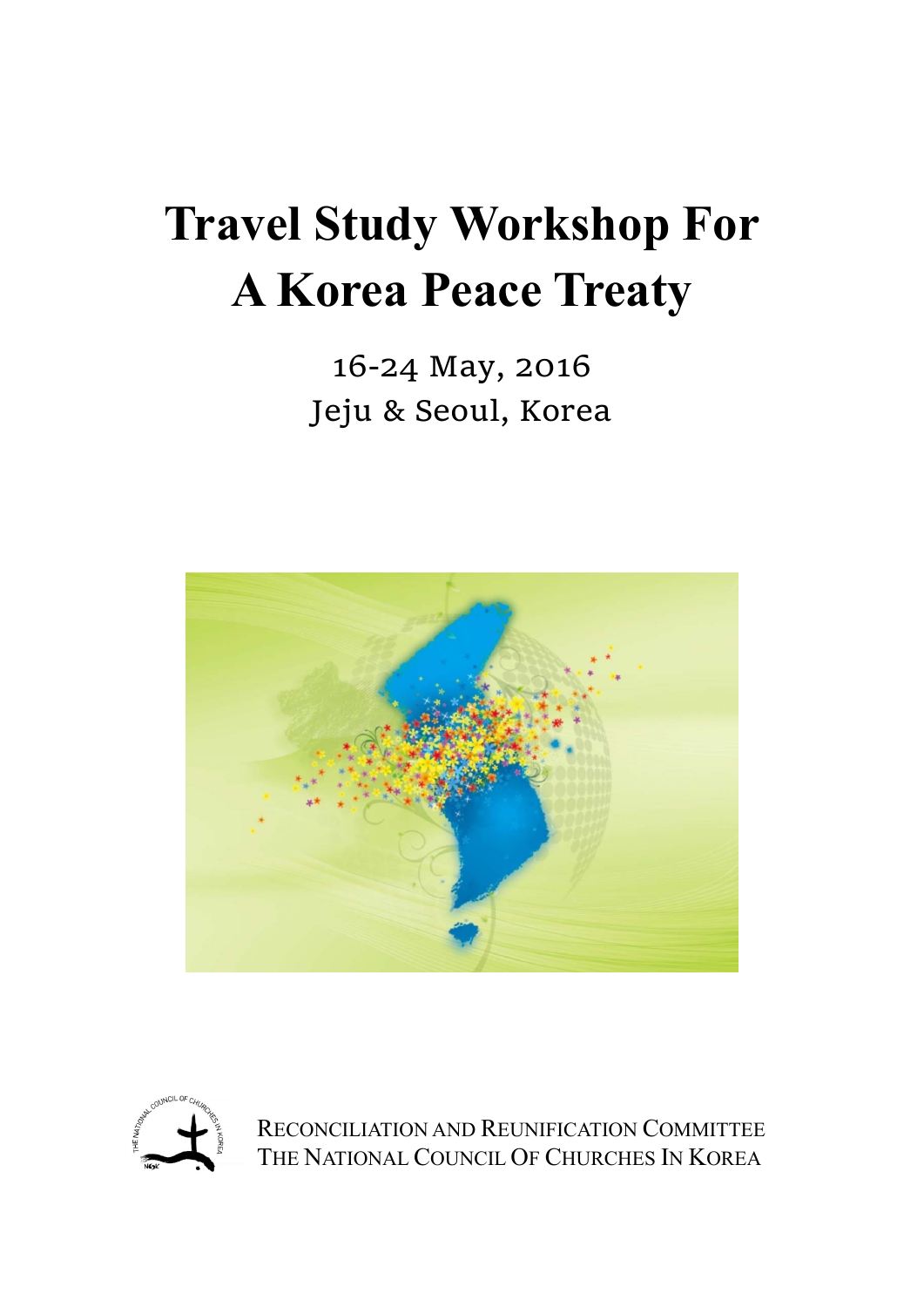# **Armistice to Peace Treaty Campaign, 2016 International Workshop**

16‐24 May, 2016 Jeju & Seoul, Korea

## **TABLE OF CONTENTS**

| <b>Presentations</b> |  |
|----------------------|--|

| $\bullet$    | US Occupation's Perpetuation of Colonial Structures,                        |    |
|--------------|-----------------------------------------------------------------------------|----|
|              |                                                                             |    |
| $\bullet$    | Peace Treaty, and Lifting All Sanctions, Victimization of                   |    |
|              | the Korean, Reparations, Mutual Assured Destruction, Dr. Jong Sun Noh 17    |    |
| $\bullet$    | South Korean Women's Peacebuilding Process                                  |    |
|              |                                                                             |    |
| $\bullet$    | Interfaith Panel – Religious Imperatives for Peacemaking                    |    |
|              |                                                                             |    |
|              |                                                                             |    |
|              |                                                                             |    |
| $\bullet$    |                                                                             |    |
|              | Towards Sustainable Peace in the Korean Peninsula: A Korea Peace Treaty  50 |    |
|              |                                                                             |    |
| * About Jeju |                                                                             | 56 |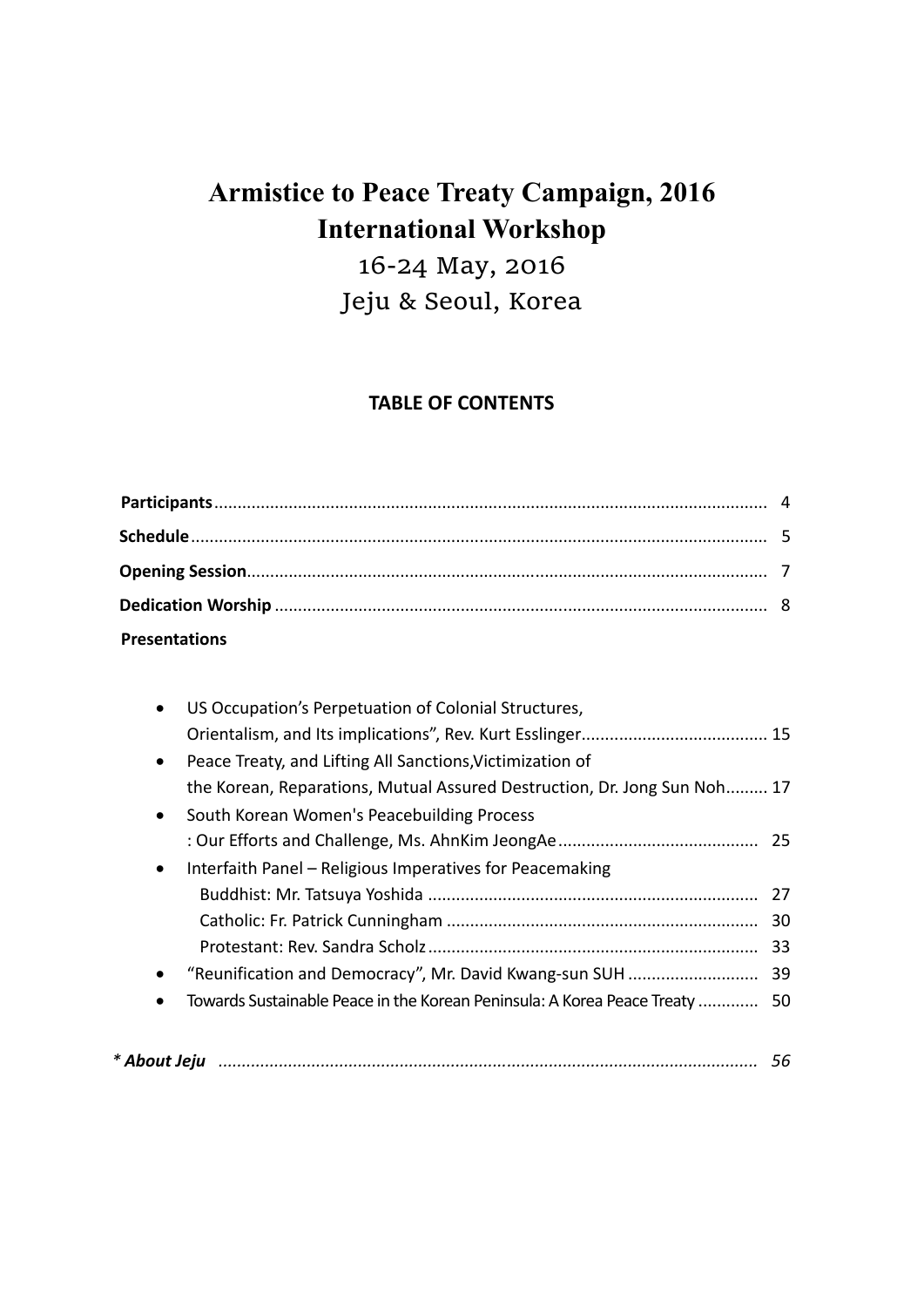## **Armistice to Peace Treaty Campaign, 2016 International Workshop Participants**

|    | Name                   | Belong to                         | <b>Address</b>                      |
|----|------------------------|-----------------------------------|-------------------------------------|
| 1  | <b>Baek Yong Seok</b>  | <b>UCCanada</b>                   | Saskatoon, Canada                   |
| 2  | Chapman, Sarah         | <b>UCCanada</b>                   | Toronto, Canada                     |
| 3  | Dedji, Syntiche        | Methodist, UK                     | London, UK                          |
| 4  | Whyte, Nicola          | COScotland                        | Edinburgh, Scotland                 |
| 5  | Yoshida, Tatsuya       | Niwano Peace Foundation           | Tokyo, Japan                        |
| 6  | Kees, Daniel           | UMC, USA                          | Mississippi, USA                    |
| 7  | Lee, Unzu              | <b>PCUSA</b>                      | California, USA                     |
| 8  | Morse, Tom             | GM(UCC, DOC)                      | Indiana, USA                        |
| 9  | Scholz, Sandra         | <b>EKHN</b>                       | Rodgau, Germany                     |
| 10 | Chung, Fanny           | Hong Kong                         | Seoul, ROK                          |
| 11 | Thiedemann, Volker     | <b>EKD</b>                        | Seoul, ROK                          |
| 12 | Nagao, Yuki            | <b>UCCJ</b>                       | Seoul, ROK                          |
| 13 | Choi, Ae Ji            | <b>EYCK</b>                       | Seoul, ROK                          |
| 14 | Cunningham,<br>Patrick | Roman Catholic, Columban<br>order | Seoul, ROK                          |
| 15 | Park Dae Sung          | Won Buddhist                      | Seoul, ROK                          |
| 16 | Shih Ya-fang           | Taiwan                            | Kaohsiung City, Taiwan              |
| 17 | Lazaro Rey             | <b>NCC-Philippines</b>            | Cagayan De Oro City,<br>Philippines |
| 18 | Ferguson, Martha       | <b>UCCanada</b>                   | Canada                              |
| 19 | Lee Young Eun          | <b>KMC</b>                        | Seoul, ROK                          |
| 20 | Christie, Catherine    | NCCK/UCC                          | Seoul, ROK                          |
| 21 | Esslinger, Kurt        | <b>NCCK/PCUSA</b>                 | Seoul, ROK                          |
| 22 | Shin Yeon Shik         | <b>PROK</b>                       | Seoul, ROK                          |
| 23 | Shin Seung Min         | <b>NCCK</b>                       | Seoul, ROK                          |
| 24 | Roh Hye Min            | <b>NCCK</b>                       | Seoul, ROK                          |
| 25 | Kang Suk Hoon          | Press                             | Seoul, ROK                          |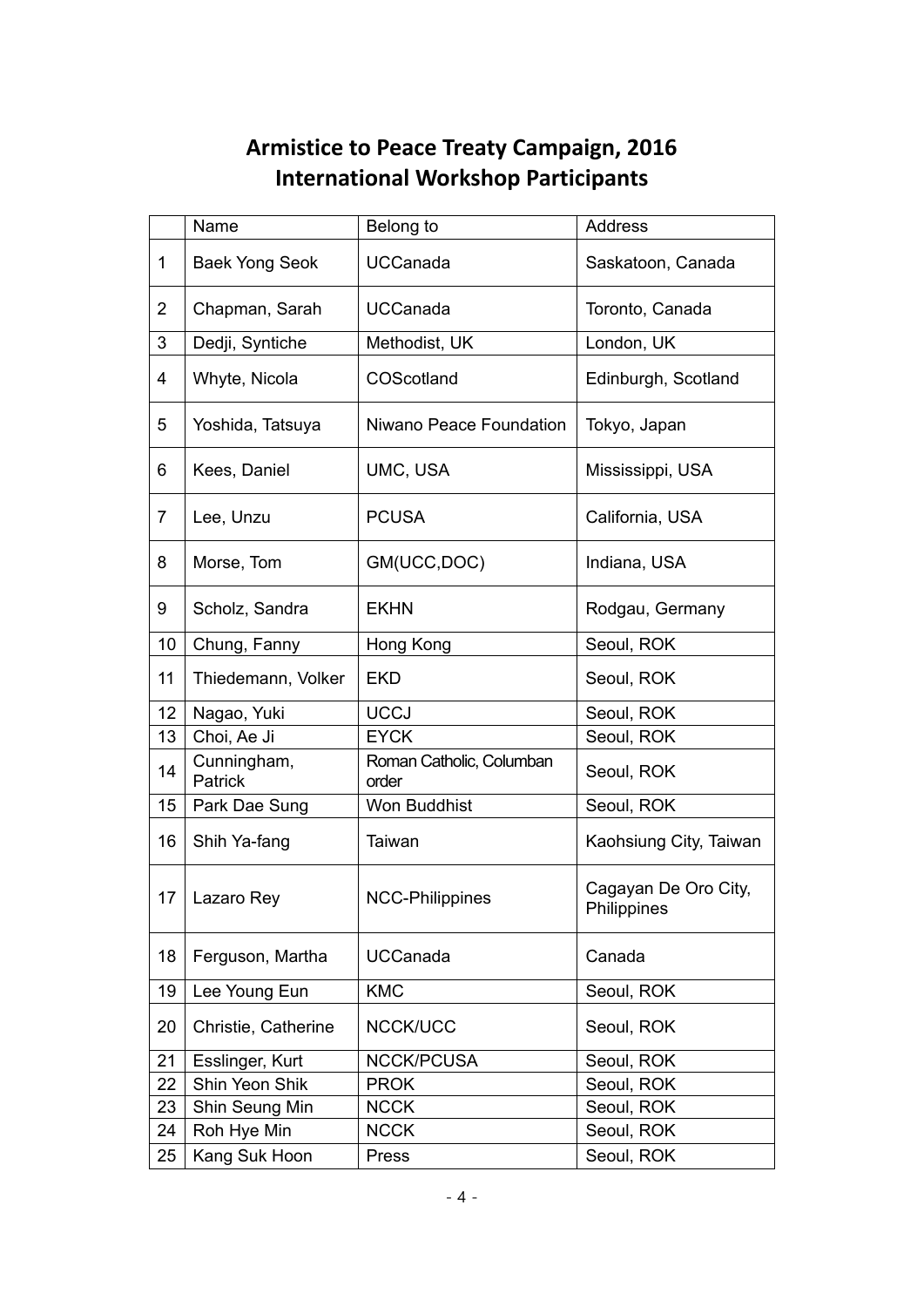# **Armistice to Peace Treaty Campaign, 2016**

# **Schedule**

| <b>Date</b>               | <b>Time</b>         | <b>Content</b>                                                                                                                                         |  |
|---------------------------|---------------------|--------------------------------------------------------------------------------------------------------------------------------------------------------|--|
| <b>Monday</b>             | All day             | Arrivals at Jeju airport (many coming through Incheon<br>airport, bus to Gimpo)                                                                        |  |
| May 16                    | 07:30pm             | Devotion & Workshop Orientation                                                                                                                        |  |
|                           | 09:00am             | Depart for Gangjeong Village                                                                                                                           |  |
|                           | 10:30am             | Gangjeong Visit (guided by an international activist of<br>Gangjeong and meeting with Bishop Kang(Peter) U-Il<br>(강우일) of Roman Catholic Jeju Diocese) |  |
| Tuesday                   | 12:00 <sub>pm</sub> | Lunch at Gangjeong                                                                                                                                     |  |
| May 17                    | $01:30$ pm          | Depart for 4.3 Peace Park                                                                                                                              |  |
|                           | $02:00$ pm          | Arrive 4.3 Peace Park                                                                                                                                  |  |
|                           | $06:00$ pm          | Dinner                                                                                                                                                 |  |
|                           | 08:00pm             | Return to Daemyong Resort                                                                                                                              |  |
|                           | 09:00am             | Manjanggul and Hamdeok Beach                                                                                                                           |  |
|                           | 11:00am             | Bukchonri                                                                                                                                              |  |
| Wednesday                 | $01:00$ pm          | Lunch                                                                                                                                                  |  |
| May 18                    |                     | Flight to Seoul/Gimpo                                                                                                                                  |  |
|                           |                     | Transport to Centennial building and settling into accommodation                                                                                       |  |
|                           |                     | Dinner at Centennial building, evening free                                                                                                            |  |
|                           | 07:30am             | Breakfast in Christian building Room 701                                                                                                               |  |
|                           | 09:00am             | Dedication Worship – organized by Reconciliation $&$<br><b>Reunification Committee NCKK</b>                                                            |  |
|                           | 10:30am             | Rev. Kurt Esslinger - "US Occupation's Perpetuation of<br>Colonial Structures, Orientalism, and Its implications"                                      |  |
|                           | 11:10am             | Discussion                                                                                                                                             |  |
|                           | 11:45am             | Dr. Suh Bo Hyuk - "Geopolitical Context of Northeast Asia<br>and Implications for Peace"                                                               |  |
|                           | $12:20$ pm          | Discussion                                                                                                                                             |  |
| Thursday<br><b>May 19</b> | 12:50pm             | Lunch                                                                                                                                                  |  |
|                           | $02:00$ pm          | Dr. Noh Jong Sun- "Peace Treaty, and Lifting All Sanctions,<br>Victimization of the Korean, Reparations, Mutual Assured<br>Destruction"                |  |
|                           | $02:40$ pm          | Discussion                                                                                                                                             |  |
|                           | $03:20$ pm          | <b>Break</b>                                                                                                                                           |  |
|                           | 03:40pm             | Ms. AhnKim JungAe – "South Korean Women's<br>Peacebuilding Process"                                                                                    |  |
|                           | 04:20pm             | Discussion                                                                                                                                             |  |
|                           | $05:10$ pm          | <b>Break</b>                                                                                                                                           |  |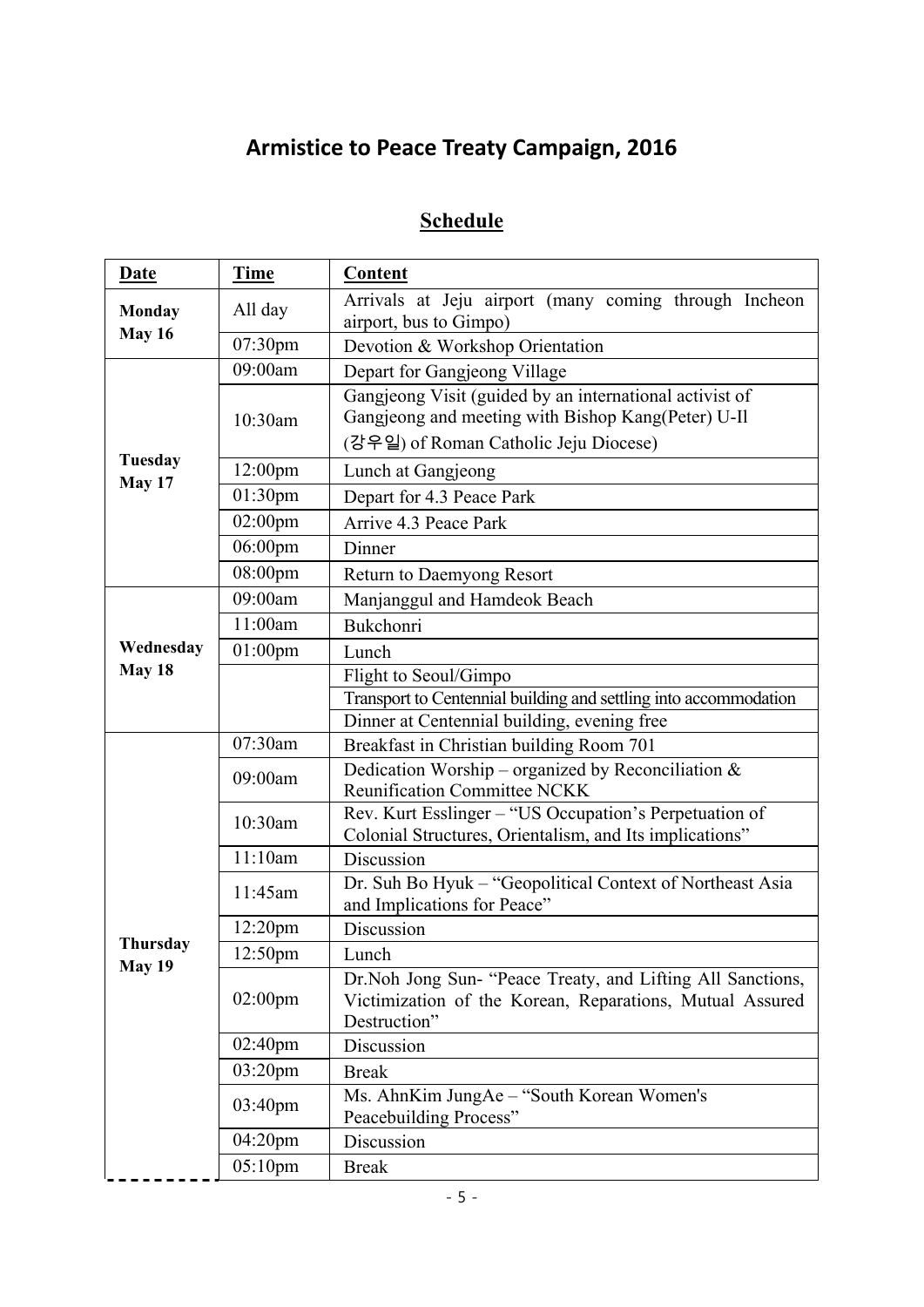|                          | $06:00$ pm                         | Dinner                                                                                                                                                                                                         |  |
|--------------------------|------------------------------------|----------------------------------------------------------------------------------------------------------------------------------------------------------------------------------------------------------------|--|
|                          | 09:00am                            | Leave for DMZ Border Peace School (Director: Dr.Jung Ji-Seok)                                                                                                                                                  |  |
|                          | $11:30$ am~<br>13:00 <sub>pm</sub> | Arrival, Lunch and Introduction of BPS                                                                                                                                                                         |  |
| Friday<br>May 20         | 13:00pm~<br>15:00pm                | Presentation on the life of DMZ villages and their life,<br>discussion (Facilitator:Dr. Jung)                                                                                                                  |  |
|                          | $15:00$ pm~<br>18:00 <sub>pm</sub> | Hiking of Mt.Soi; Visit to the Labor Party Bldg.                                                                                                                                                               |  |
|                          | 18:00pm                            | Back to Centennial Bldg., Seoul, dinner on the way                                                                                                                                                             |  |
|                          | 08:30am                            | Devotion offered by Buddhist Participants                                                                                                                                                                      |  |
|                          | 09:00am                            | Interfaith Panel I - Religious Imperatives for Peacemaking<br>Buddhist: Mr. Tatsuya Yoshida, Niwano Peace Foundation<br>Catholic: Fr. Patrick Cunningham, Columban Order<br>Moderator : Rev. Volker Thiedemann |  |
|                          | 10:00am                            | <b>Break</b>                                                                                                                                                                                                   |  |
|                          | 10:30am                            | Interfaith Panel II – Religious Imperatives for Peacemaking<br>Protestant: Rev. Sandra Scholz, EKHN                                                                                                            |  |
| <b>Saturday</b>          | 12:00pm                            | Lunch                                                                                                                                                                                                          |  |
| May 21                   | 01:00pm                            | Dr.(David) Suh Kwang-sun - "Reunification and Democracy"                                                                                                                                                       |  |
|                          | 01:50pm                            | Discussion                                                                                                                                                                                                     |  |
|                          | $02:30$ pm                         | NCCK Panel - Peace Treaty Campaign 2016 (facilitated by<br>Shin & Catherine)                                                                                                                                   |  |
|                          | $03:30$ pm                         | Strategies for implementation in each country<br>(group<br>discussion and plenary)                                                                                                                             |  |
|                          | 05:00pm                            | Story Telling: Victims of the National Security Law                                                                                                                                                            |  |
|                          | 05:30pm                            | Dinner                                                                                                                                                                                                         |  |
| <b>Sunday</b><br>May 22  |                                    | Morning worship – division of international guest into 3<br>groups, PROK, PCK, Methodist. These groups will have<br>lunch and arrive at Seoul Anglican Cathedral in time for Asia<br>Sunday Worship            |  |
|                          | 03:30pm                            | Asia Sunday Worship                                                                                                                                                                                            |  |
|                          | 06:00pm                            | Dinner                                                                                                                                                                                                         |  |
|                          | 09:00am                            | Depart for Yongin Folk Village                                                                                                                                                                                 |  |
|                          | 10:30am                            | Arrive Yongin Folk Village                                                                                                                                                                                     |  |
| <b>Monday</b>            | 12:00 <sub>pm</sub>                | Lunch in Folk Village                                                                                                                                                                                          |  |
| May 23                   | 02:30pm                            | Return to Seoul                                                                                                                                                                                                |  |
|                          | 04:00pm                            | Evaluation and Wrap-up                                                                                                                                                                                         |  |
|                          | 05:00pm                            | Dinner                                                                                                                                                                                                         |  |
|                          | 07:00pm                            | Monday Prayer for Peaceful Reunification                                                                                                                                                                       |  |
| <b>Tuesday</b><br>May 24 |                                    | Travel to airport for departures                                                                                                                                                                               |  |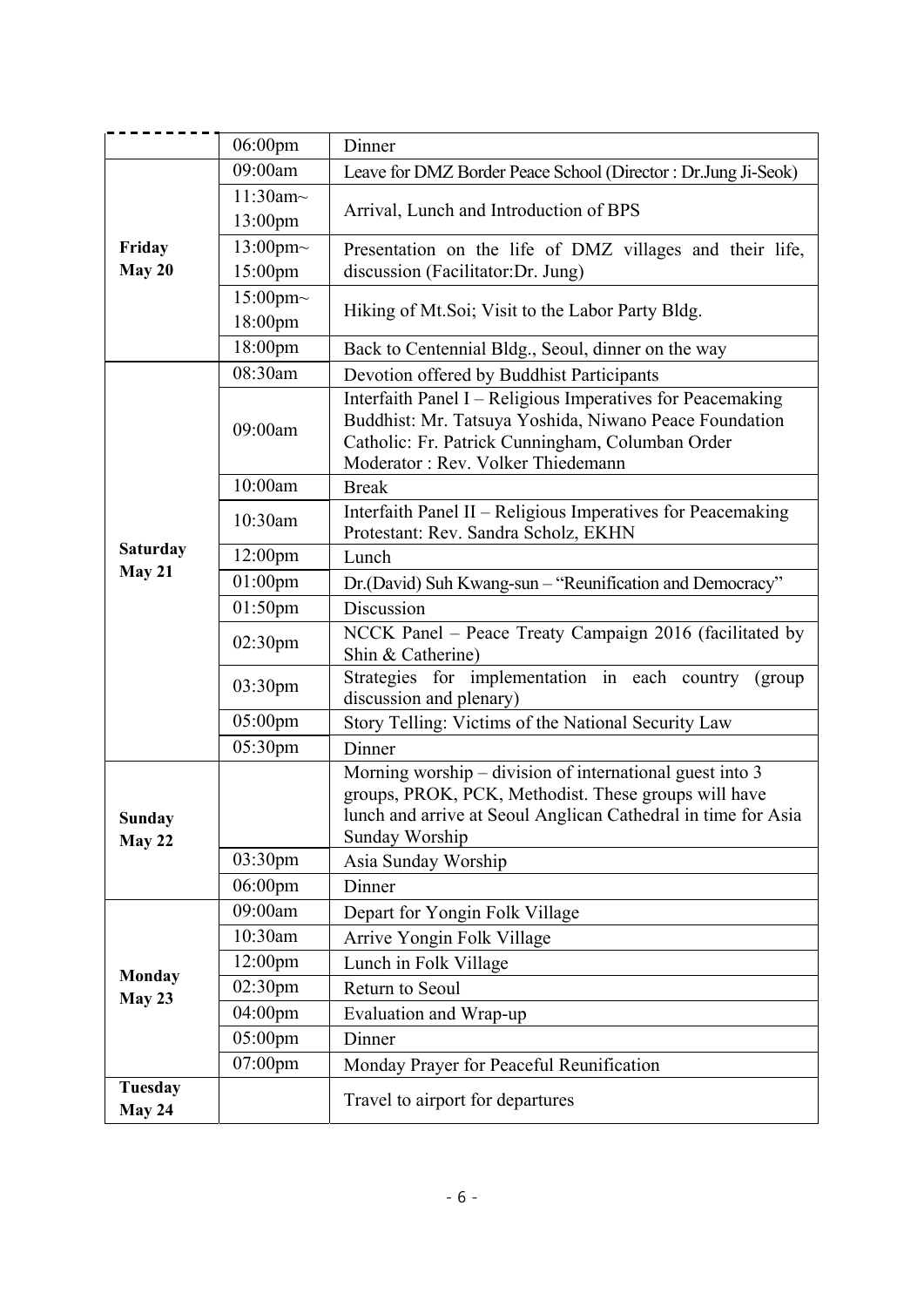## **Armistice to Peace Treaty Campaign ‐ Opening Session May 16, 2016**

#### **Welcome**

**Invocation:** Oh so seo

#### **Reading:** Jeremiah 31:27‐34 (the new covenant)

27 "I, the Lord, say that the time is coming when I will fill the land of Israel and Judah with people and animals. 28 And just as I took care to uproot, to pull down, to overthrow, to destroy, and to demolish them, so I will take care to plant them and to build them up. 29 When that time comes, people will no longer say, 'The parents ate the sour grapes, But the children got the sour taste.' 30 Instead, those who eat sour grapes will have their own teeth set on edge; and everyone will die because of their own sin."

31 The Lord says, "The time is coming when I will make a new covenant with the people of Israel and with the people of Judah. 32 It will not be like the old covenant that I made with their ancestors when I took them by the hand and led them out of Egypt. Although I was like a husband to them, they did not keep that covenant. 33 The new covenant that I will make with the people of Israel will be this: I will put my law within them and write it on their hearts. I will be their God, and they will be my people. 34 None of them will have to teach a neighbor to know the Lord, because all will know me, from the least to the greatest. I will forgive their sins and I will no longer remember their wrongs. I, the Lord, have spoken."

**Prayer:** Creator God, we pray for your peace on earth. For peace that is life‐giving; for peace that is love‐bearing; for peace that is true freedom; for peace that is purposeful; for peace that is prevailing. We pray for children in time of war; they are defenceless. We pray for the old; they are unable to escape danger quickly. We pray for those with physical disabilities; they are at the mercy of others. We pray for women; they are vulnerable to abuse. We pray for the innocent; they suffer from the unjust desires of others. We pray for those whose lives have been changed by war: the blinded; the burned; those who have lost limbs; those who have lost their reason; those who have lost their peace of mind; those who have lost their health and strength forever.

O God, above all we pray for those in anguish, those whose lives will never be the same again; those who have lost their loved ones; those who have lost their lives.

Deepen in us our desire for peace, restore our resolve for peace, increase our intent to work for peace.

Will for us your peace, perfect and prevailing, for your Son our Saviour Christ's sake. Amen

#### **Introductions**

#### **Introduction of the program**

**Teaching of song:** 1. As We Walk the Road to the Jubilee

- 2. Land of the Quiet Morn
- 3. We Long for Unification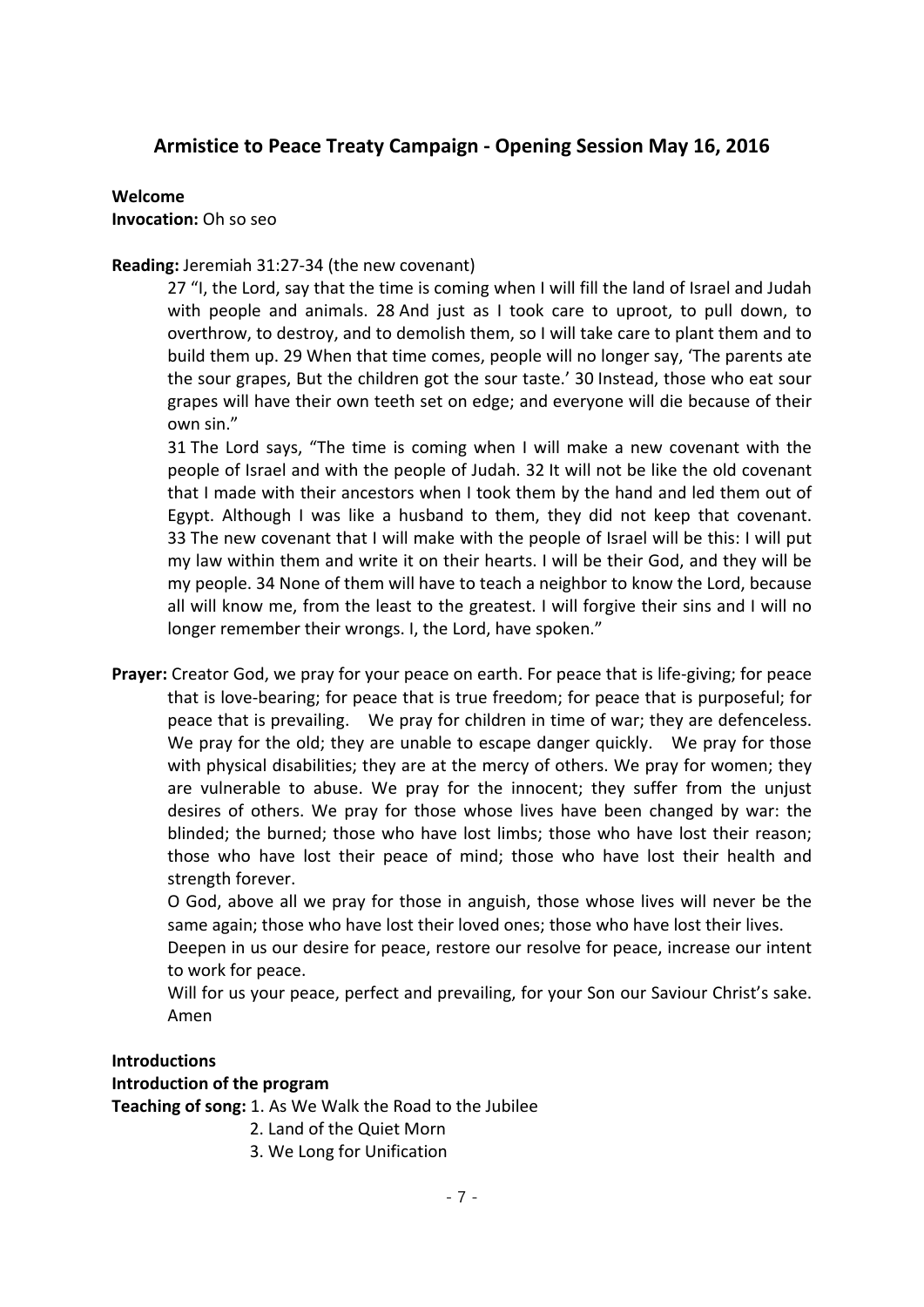## **Towards Sustainable Peace in the Korean Peninsula : A Korea Peace Treaty**

For some time there have been talks about a Korea peace treaty among activists of the reunification movement organizations and scholars. The discussions include the necessity of the peace treaty itself, its contracting parties, substance, and its effects. Let us look at the key aspects of the peace treaty in the context of a permanent peace system in the Korean peninsula.

#### **1. Peace System and Peace Treaty**

The peace system is a holistic concept of tangible/intangible factors and structures. It enables those involved in war to end the war and develop a peaceful relation among them. The tangible factors include armistice treaty, peace treaty and disarmament while the intangible factors include the transition of military culture to a peace culture, settling enmities and strengthening friendship.

The peace treaty largely consists of two pillars. The first one is restoration of peace that includes preventing another war and creating a peaceful relationship. The second one is peace-keeping to preserve such a peaceful state. When these two come true, the peace system can maintain a steady condition. Restoration of peace includes the armistice and peace treaty while peace‐keeping includes a security treaty and nonaggression treaty. A nonaggression treaty contains territory nonaggression, arbitration, renunciation of war, non‐ intervention and peaceful coexistence. While the peace treaty is signed during war, the nonaggression treaty is signed during peace. When nonaggression clauses are included in a peace treaty, then such a peace treaty would also be a nonaggression treaty as well.

The Korean War has not officially ended, but instead has only been temporarily suspended. Therefore restoration of peace let alone peace‐keeping has not yet taken place either in the real world or under international law. The Armistice Agreement (1953.7.27) states in the preamble its purpose: "with the objective of establishing an armistice which will insure a complete cessation of hostilities and of all acts of armed force in Korea until a final peaceful settlement is achieved," and it also mentions the following important content in article 4, clause 60:

"In order to insure the peaceful settlement of the Korean question, the military Commanders of both sides hereby recommend to the governments of the countries concerned on both sides that, within three (3) months after the Armistice Agreement is signed and becomes effective, a political conference of a higher level of both sides be held by representatives appointed respectively to settle through negotiation the questions of the withdrawal of all foreign forces from Korea, the peaceful settlement of the Korean question, etc."

Ending the Korean War and settlement of peace is only possible when a peace treaty follows the armistice agreement. However, since the armistice agreement, there have been no high‐ level talks to ensure the conclusion of a peace treaty, and thus the peninsula has become a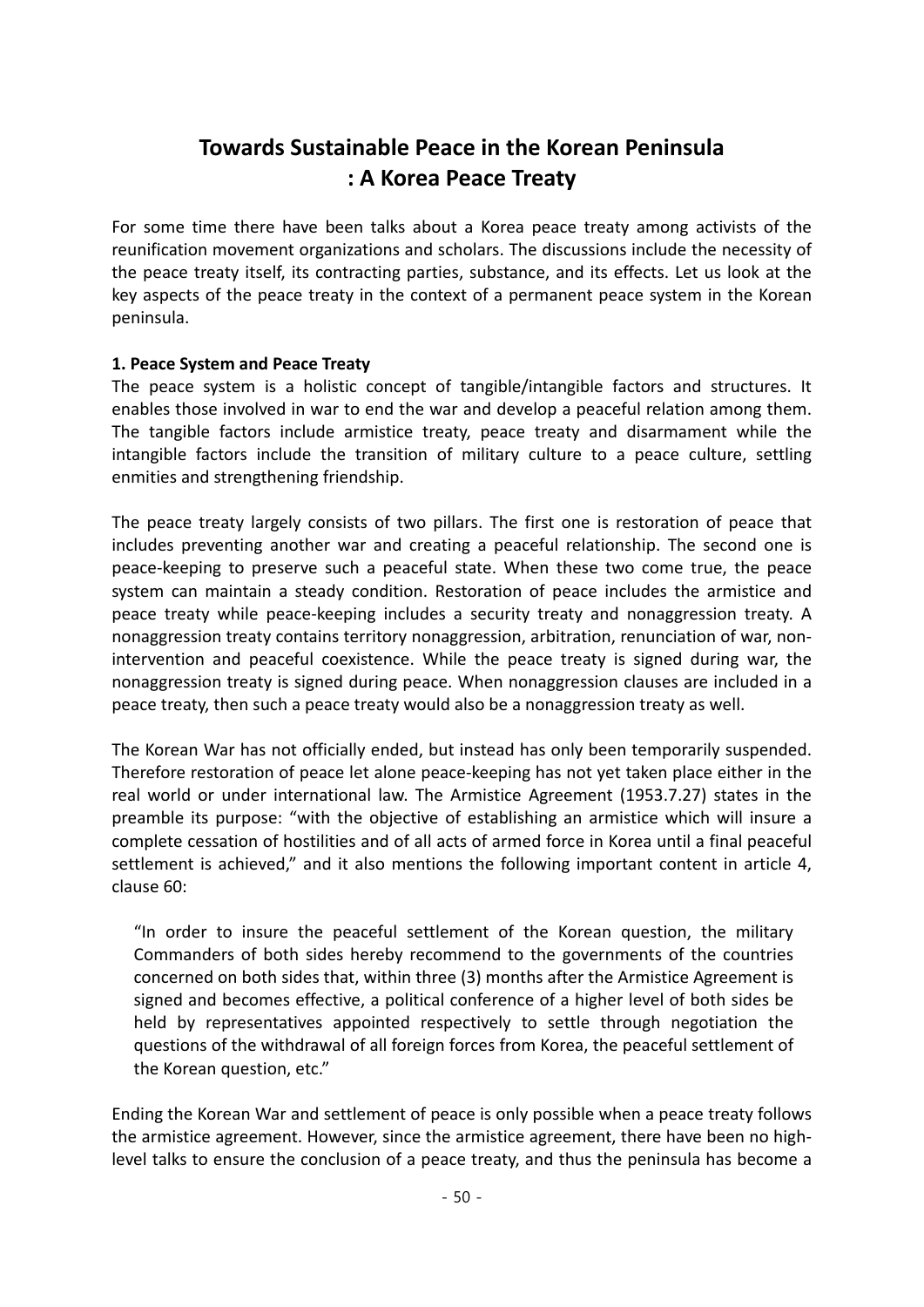place of conflict where hostility and confrontation persists. After the end of the Cold War, the peninsula has been referred to as the world's flashpoint where dangers of war persist. Therefore there is a need of peace-keeping of the cease-fire condition; however, such conditions are self‐contradictory. The armistice system itself is unstable and threatens peace; therefore, how can such a condition be maintained peacefully? The transition of the armistice into a peace system is the right alternative from the realistic point of view as well as from the point of international law. Of course signing of a new treaty does not ensure the complete transition of an armistice system to a peace system. International politics fundamentally relies on power and interests, furthermore, those who have waged war against each other experience such forces more severely. Therefore, the international law approach such as a peace treaty involves certain political measures like normalization of diplomatic relations, military measures like denuclearization, trust building and disarmament. It also involves economic cooperation such as cultural, economic and social exchange.

Then what can be the appropriate legal measure that can embody Korea's peace system? Depending on the treaty's scope and character, either peace-keeping or peace restoration could be emphasized, or a political declaration or a binding international law could be put into focus. Accordingly there can be a nonaggression statement (treaty) and a peace statement (treaty). In fact, nonaggression has already been agreed upon in the Inter‐Korean Basic Agreement (1992.2.19) signed by the North and South prime ministers. Since 2005

there had been certain progress concerning North Korea's nuclear issue, hence the Roh government and the Bush government began to explore the possibility of a declaration of the end of the war with the North and South, the US and China. As a result, in an October 4 Inter‐Korean Summit (2007) and in Kor‐US high level talks, the possibility about the declaration of the end of the war was mentioned. Still, the declaration of nonaggression and the end of open conflict is not a peace treaty itself, but rather a transitional measure to promote the process of the peace treaty. In contrast, some may say that the peace treaty is not necessary because the peace treaty can easily be nullified. Such measures as establishment of diplomatic relations, and the strengthening of friendship through political, military and economic exchange could supposedly be more useful in the settlement of a peace regime. In the past, the non‐aggression treaty between Germany and Soviet Union as well as the Israeli-Palestine peace treaty were not fully implemented and war broke out again. In contrast, after the World War II, the Soviet Union and Japan promoted a good relationship without the peace treaty through establishing diplomatic relations.

Nevertheless, most experts agree that there needs to be some form of a peace treaty when moving from an armistice system to a peace system. Especially when peace is continually threatened under the armistice system, it is impossible to recover and maintain peace without any political or military measures. In our climate, economic and cultural exchanges cannot be alternatives to a peace treaty. Therefore a peace treaty is a must in the Korean peninsula.

#### **2. Contracting Parties of the Peace treaty**

The peace treaty differs from the status quo nonaggression treaty in that it changes the war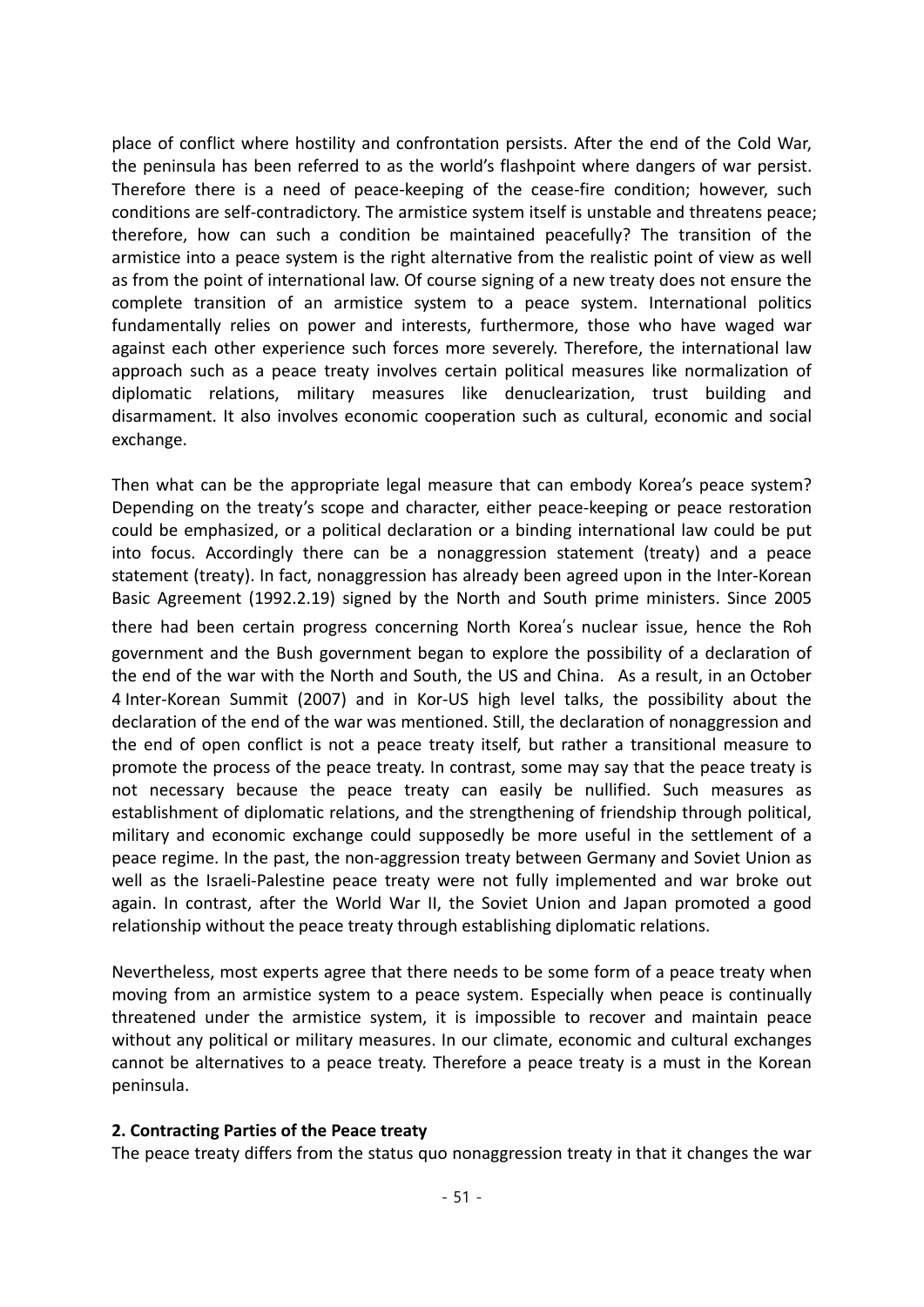state to a peace state and that the signing parties are head of states rather than army commanders. The contracting parties of a peace treaty and an armistice treaty are not necessarily identical with each other. The signatories of the Korean War are the Supreme Commander of the UN Command, Supreme Commander of the Korean People's Army, and Supreme Commander of the Chinese People's Volunteer Army. In contrast, it is plausible that heads of North/South Korea, the US and China be the signatories of the peace treaty. The fact that South Korea is participating as a signatory of the peace treaty is what makes it different from the armistice treaty. Likewise, President Roh Moo-hyun and Chairman Kim Jung‐Il agreed upon the following in the fourth clause of the 10.4 Joint Declarations.

The South and the North both recognize the need to end the current armistice regime and build a permanent peace regime. The South and the North have also agreed to work together to pursue having the leaders of the three or four directly concerned parties convene in the Korean Peninsula and declare an end to the war.

In the agreement above, there has been debate within the media and related parties on who the "concerned 3~4 parties" are. First, regarding the "4", most have agreed that it would be North and South Korea, the US and China. Disagreement emerged as to who the "3rd" would be, and then whether the "4th" was even necessary. We may assume that based on the fact that the parties of the 10.4 Joint Declaration were North and South Korea, these two countries would be definitely be part of the "3". In fact, the fourth clause of the Joint Declaration is significant as both the heads of the North and South have officially confirmed that the direct parties for building peace in the peninsula would be North and South Korea. Until then, North Korea had not acknowledged South Korea as a partner in discussion of the peace issue. This was because the South was not a signatory party of the armistice treaty and also because wartime control belongs to the US, not to the South. Then who would be the 3rd country in the "3"? During that time, right after the 10.4 Joint Declaration, the Chinese ministry of foreign affairs issued a critical remark on the fourth clause of the 10.4 Declaration. The South is allied with the US; and the North must end the hostile relations with the US and acquire security assurance. In fact it remains questionable as to whether China, who not only participated in the Korean War but also signed the armistice treaty should be left out. If a declaration of the end of war requires participation by 4 countries, then there needs to be further consideration of a four‐party peace treaty.

Regarding the issues of the parties of a peace system in the Korean peninsula, there are some examples to look into. First, since the Cold War period, four party talks have been discussed and suggested in Washington and Seoul. In 1976, US Secretary of State Henry Kissinger first mentioned four party talks in his speech at the UN. Twenty years from then, on April 16, 1996, President Kim Young‐sam officially proposed four party talks in Jeju during a KOR‐US Summit. After the Summit paved the way forward, the North and South, US, China opened its first talks in December, 1997 and carried out six talks up until 1999. But the four countries could not agree upon the issue of the US military in the South as well as the method for building the peace treaty; then the talks halted. There have been claims that there are six rather than four parties. In fact, between August 2003 and December 2008, there have been Six Party Talks. The Six Party Talks designated denuclearization as its main goal, but there have also been discussions on a peninsula peace system and Northeast Asia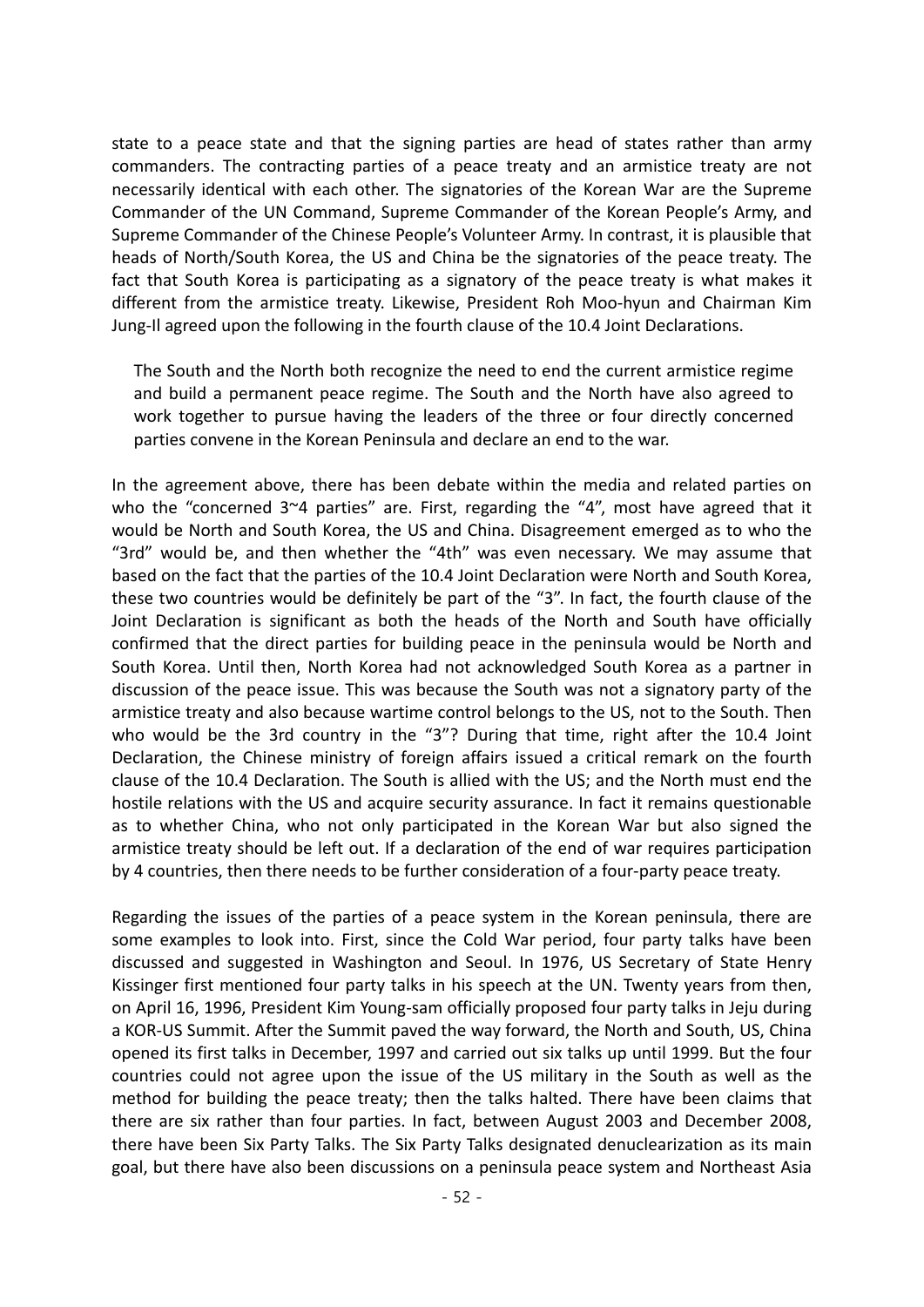security issues.

Even before the 10.4 Inter Korean Normalization Declaration in September 2005, the six parties, after long discussion, produced a 9.19 Common Statement and in the fourth clause, the peninsula's peace regime is mentioned along with related parties accordingly.

The directly related parties will negotiate a permanent peace regime on the Korean Peninsula at an appropriate separate forum. The Six Parties agreed to explore ways and means for promoting security cooperation in Northeast Asia.

Here, it is appropriate that the signatories of the peace treaty be four parties: North and South Korea, the US and China. Such has been made clear under the consideration of related parties of the divided/armistice system, of the host nations of foreign troops, and of the interest of the parties directly related to the peninsula's peace treaty. The balance of national and international cooperation in resolving the Korean issue has also been considered. Still, just in case the Korean problem becomes over‐internationalized to a point that the North‐South party principle becomes eroded in building peace, ways to decrease such difficulties have also been taken under consideration in the draft of this peace treaty proposal.

#### **3. Main contents of the peace treaty**

There is no standard form for the contents of the peace treaty as it is up to the agreements of the contracting parties. But the clause "ending hostile behavior and recovering peace" should definitely be included in the peace treaty.

The contents of the peace treaty can largely be divided into general and special clauses. The general clauses include the end of hostile behavior, withdrawal of occupation forces, the restoration of seized properties, the repatriation of captives, and the recovery of treaties. The special clauses include damage compensation, cession of territories, etc. In the case of Korea, several of the general clauses such as the end of hostile behavior, withdrawal of occupation forces and repatriation of captives have already been included in the armistice treaty. Of course, regarding the end of hostile behavior, there have not yet been cases of war so far, but there indeed were several cases of military collision at sea as well as gunfights at the DMZ area. But the issue of withdrawal of the US military forces still remains as a key issue. Especially since the war ended without victors, it is likely that there will be disagreement on whether the special clauses should be included in the peace treaty or not. The contents of the special clauses, as seen in the results of WWI and WWII, should be the responsibility of the defeated nation, but the Korean War ended without any victors. In contrast, in the peninsula's peace treaty, due to the uniqueness of being a divided country, the peninsula's denuclearization and the diplomatic normalization between the confronting countries could all be considered. Hence the NCCK would like to propose the following peace treaty which has included the considerations above.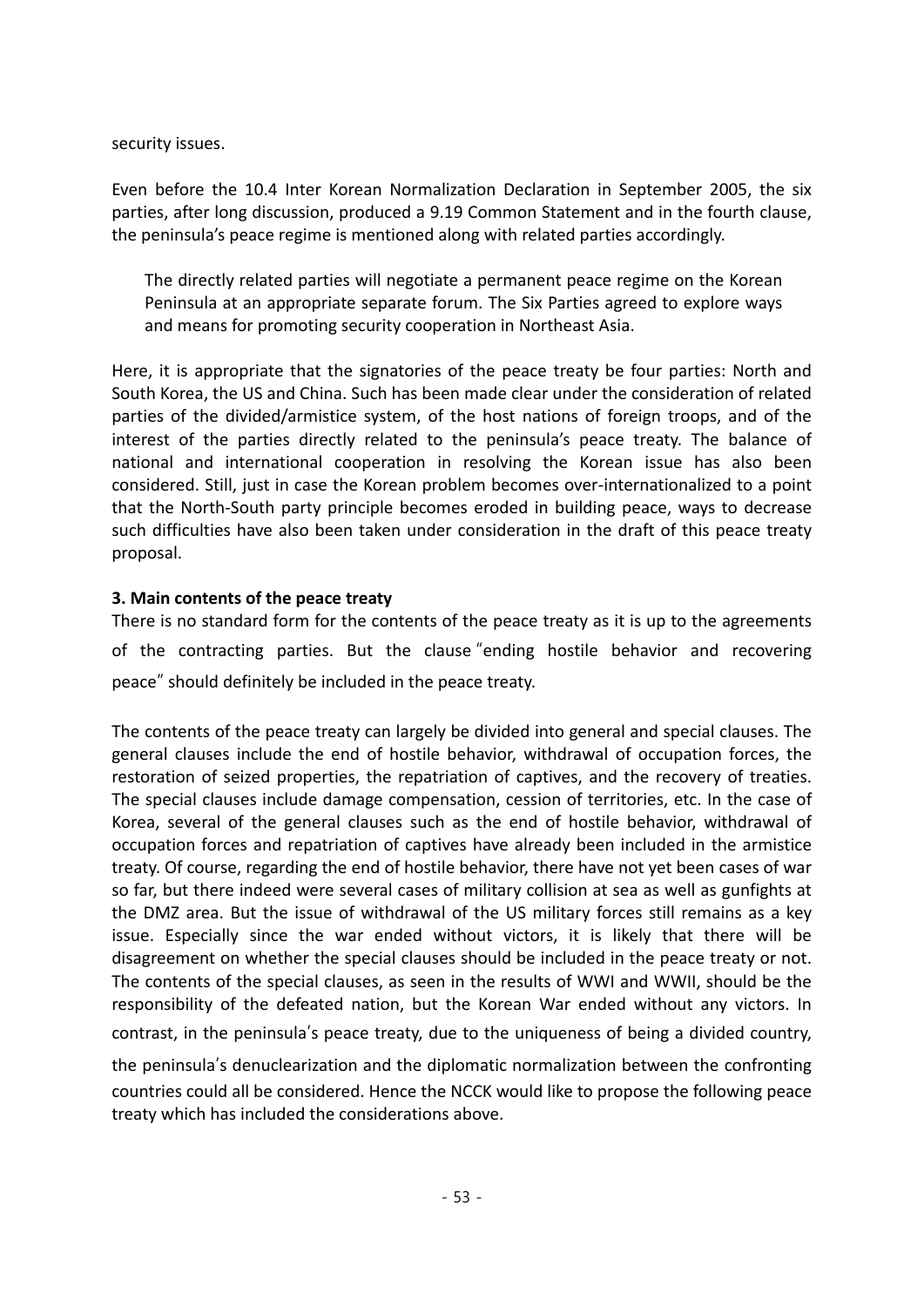## **A Korea Peace Treaty**

The Democratic People's Republic of Korea (DPRK), the People's Republic of China (China), the Republic of Korea (ROK) and the United States of America (USA) sign the present Peace Treaty for the purpose of building permanent and sustainable peace in the Korean (Chosun) Peninsula, with a desire to completely end the Korean War and to build an overall friendly relationship among related countries. The four parties shall respect universal human values, abide by the United Nations (UN) Charters, respect the existing agreements on the peace and reunification of the Korean (Chosun) peninsula, support the North-South reunification and give their best efforts to contribute to world peace. Hence the contracting parties shall promise to faithfully follow the articles below.

#### **Chapter 1 Ending the War and Following Measures**

Article 1: The contracting parties shall pronounce a complete end to the armistice which followed the Korean War. They shall restore and maintain peace in the Korean (Chosun) peninsula.

Article 2: Upon entry into force of the present Peace Treaty, all activities of the UN Command shall come to the end and all foreign troops shall be withdrawn. Withdrawal processes will depend on agreements provided by the contracting parties.

Article 3: The contracting parties shall cooperate to resolve humanitarian issues that occurred during the period of Korean War and armistice.

#### **Chapter 2 Boundaries and Eco‐Peace Zone**

Article 4: The boundary between the DPRK and the ROK shall follow the Military Demarcation Line outlined in the 'Military Armistice Treaty' and the original jurisdiction set by the Inter-Korea Basic Agreement 1991. Until reunification the DPRK and the ROK shall abide by the principle of non‐aggression and peaceful solution of disputes.

Article 5: The previous De‐Militarized Zone shall be replaced by the Eco‐Peace Zone and in that zone all types of military activities and force deployment shall be banned.

#### **Chapter 3 Non‐aggression and Normalization of Diplomatic Relations**

Article 6: The contracting parties shall neither threaten the other parties with force nor use force against other parties, under any circumstances.

Article 7: The DPRK and the USA as well as the DPRK and other countries around shall respectively carry out bilateral agreements for the purpose of normalizing diplomatic relations. They shall suspend mutual slander, pressure and sanctions.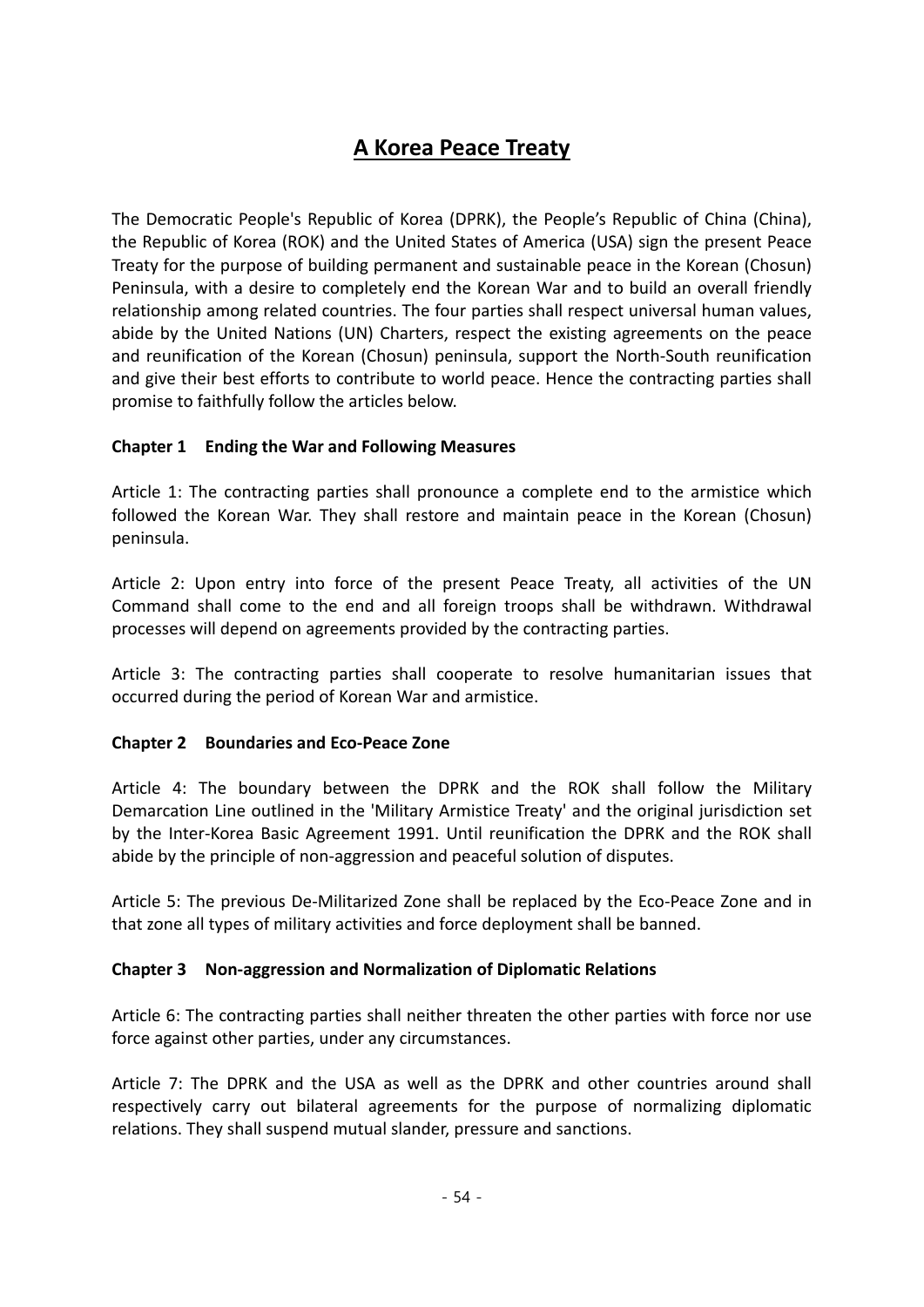#### **Chapter 4 Arms Control and Nuclear Free Zone**

Article 8: For overall political and military trust building, the DPRK and the ROK shall follow the existing agreements between them as well as relevant international agreements. For this purpose the DPRK and ROK shall operate standing high‐level talks.

Article 9: The DPRK and the ROK shall operate military talks between them that will carry out arms reduction and disarmament.

Article 10: The contracting parties shall ban nuclear armaments, all measures related to military‐technological development, and operation of weapons of mass destruction in the Korean (Chosun) peninsula.

#### **Chapter 5 Peace‐Building Organization**

Article 11: To resolve conflicts and maintain peace including the management of the Eco-Peace Zone, the DPRK and the ROK shall organize and operate a Peace‐Building North‐South Joint Committee.

Article 12: To promote implementation of article 11, the contracting parties may organize and operate a Peace‐Building Committee composed of the four contracting parties.

#### **Chapter 6 Regarding Other Treaties and Laws**

Article 13: Treaties that the contracting parties have with other countries shall be respected under the condition that they do not contradict the present Peace Treaty.

Article 14: Domestic laws of the contracting parties that impede the goals and progress of the present Peace Treaty shall be amended or repealed.

#### **Chapter 7 Entry into Force**

Article 15: After representatives of the contracting parties sign the present Peace Treaty and ratify it according to domestic procedures, the present Peace Treaty shall be effective upon exchange of the original version.

Article 16: The present Peace Treaty can be amended or repealed upon the agreement of the four contracting parties.

 "A Korea Peace Treaty" was proposed by the Reconciliation and Peace Committee of the NCCK and approved by the Executive Committee of the NCCK on April 21, 2016.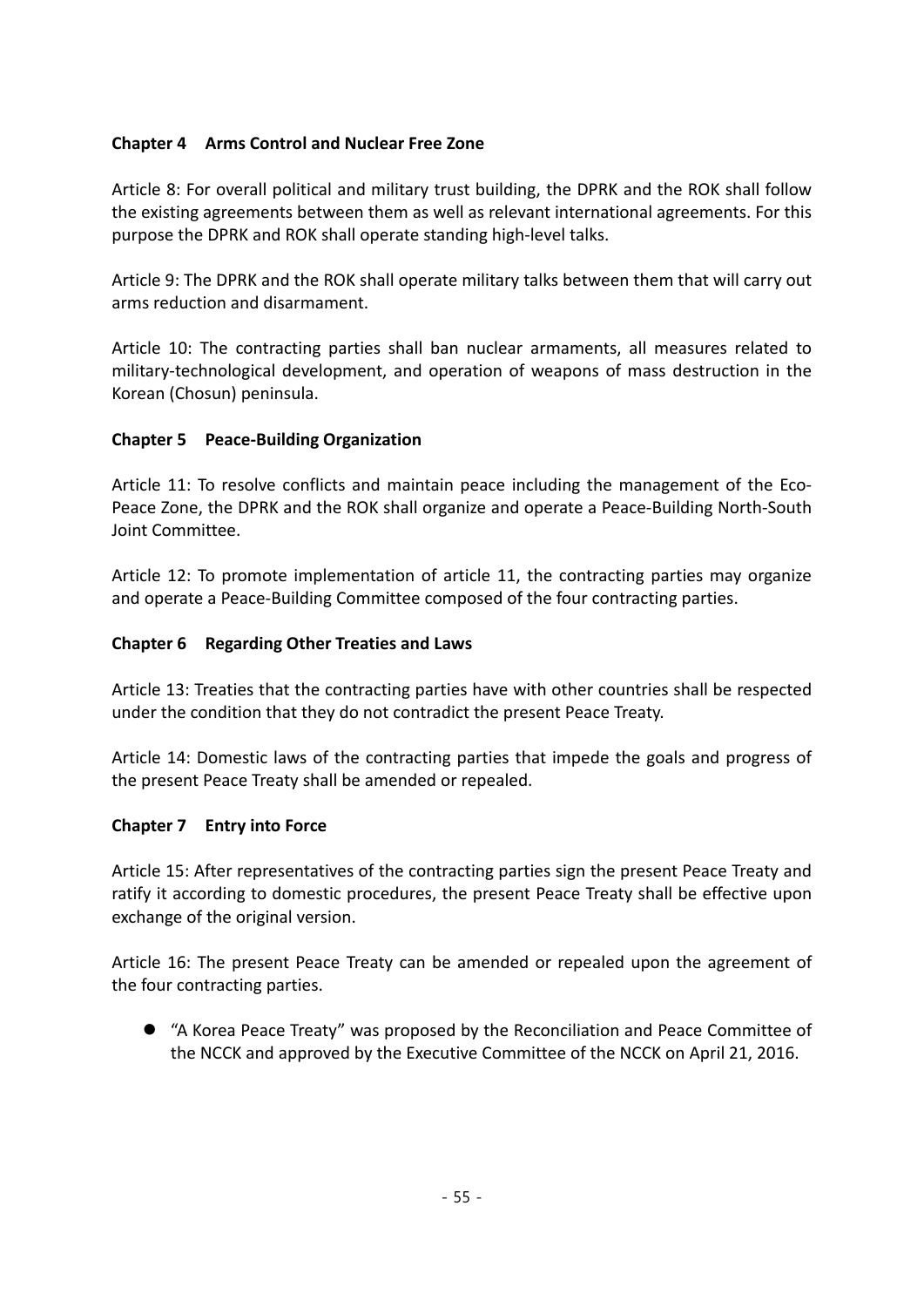## **< About Jeju >**

### **Gangjeong Village**



**4.3 Peace Park** 



#### **Jeju April 3 massacre as a peep into Korean modern history from Jeju Island.**

The year of 1948 saw a absolute madness blowing through the whole island which was caught in a maelstrom of sudden changes.

At that irrational period of modern history, 30,000 of totally 300,000 population of Jeju were massacred. Through the Dark Tour on 4.3 Massacre, we're supposed to realize the meaning and importance of peace and human rights.

#### **4.3 Peace Park**

a lot of materials and remains related to the fratricidal tragedy of Korean modern history are displayed. You can look back on ideological background and political disturbance not only Korea but Jeju faced in the middle of unsettled world situation in the mid 20th century.